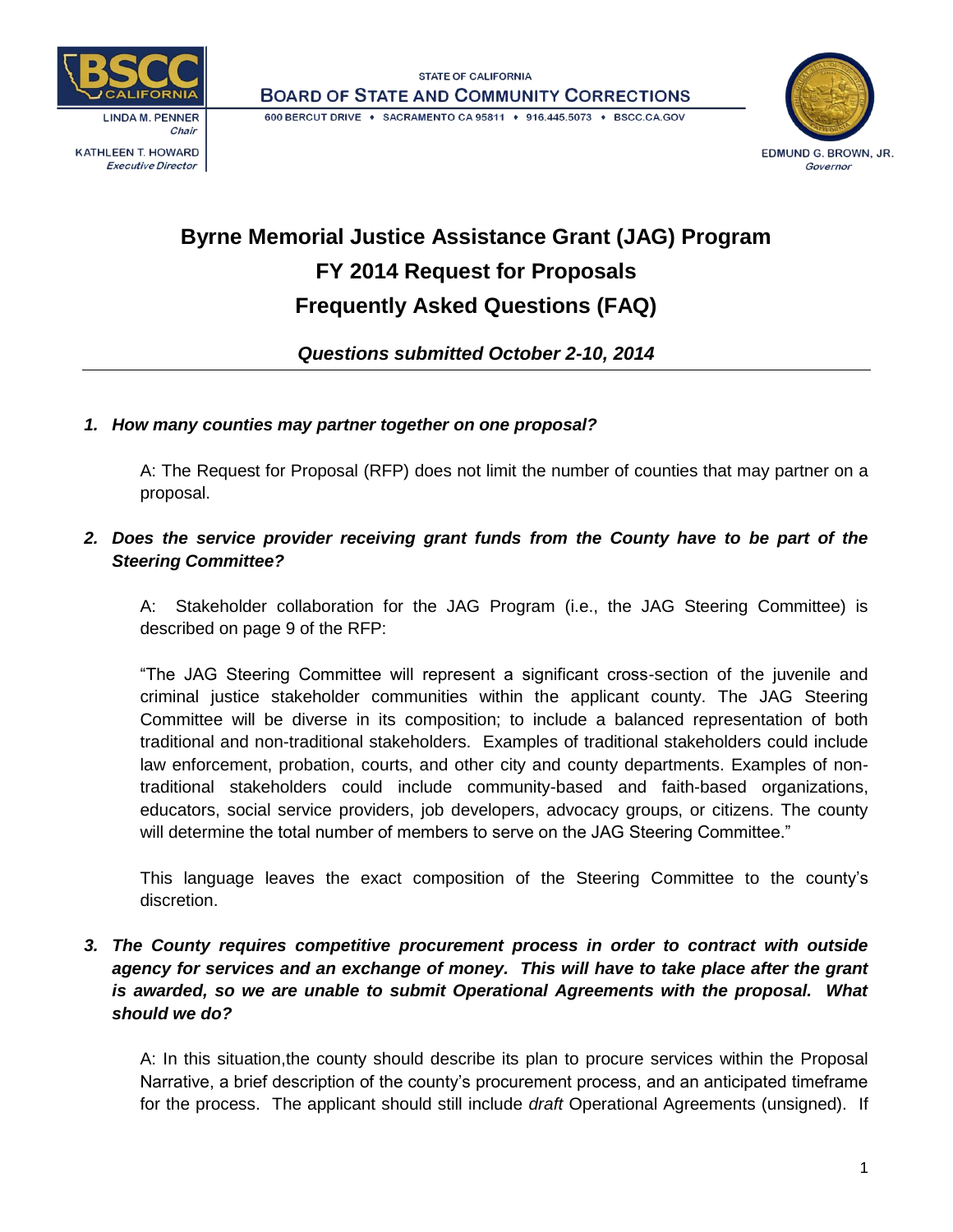successful in the competitive process, the BSCC may place aspecial condition on the grant award until the subcontracts are executed.

#### *4. Can you confirm that if the County Administrative Officer (rather the Board of Supervisors) creates the JAG Steering Committee?*

A: Page 9 of the RFP states: "In order to apply for JAG funding, counties must form a JAG Steering Committee…" The RFP does not specify which entity within the county is responsible for the creation of the JAG Steering Committee. This languages leaves the creation of the Steering Committee to the county's discretion.

#### *5. Is there a requirement to hold all Steering Committee meetings open to the public?*

A: There is no specific requirement in the RFP to hold Steering Committee meetings open to the public, but it was the intent of the JAG Executive Steering Committee that a broad crosssection of the community have a say in the identification of the problem, as well as in the development and execution of the proposal.

## *6. Will the new (revised) grant proposal support a law enforcement program dedicated to the response to methamphetamine lab-related incidents?*

A: BSCC is unable to answer your specific question without jeopardizing the rules of the competitive process. Please refer to the acceptable Program Purpose Areas and Areas of Need listed on page 6 of the RFP. Law Enforcement is one of the Program Purpose Areas and Drug Enforcement is one of the areas of Areas of Need.

# *7. Our county would like to confirm that eligibility for a County means solely a department within a County (page 4 of the RFP). Or, can any entity within a County apply (example: non-profit organizations, multi-agency task forces)?*

A: The RFP indicates that a county agency must be the applicant and the administrator of the 2014 JAG funds within the county, however, the lead agency may be a separate public or private entity.

## *8. Are the required forms (i.e., the Section I page, the Budget, the forms in the Appendix, etc.) available as stand-alone forms and completed on the computer and re-numbered to correspond to their location in our completed application?*

A: No, the forms are not available as stand-alone forms. You can complete them on the computer and print them out; don't worry about page numbers.

#### *9. Is there a face sheet of some sort required? Or does the Section I sheet act as the face sheet?*

A: Section I (Applicant Information Form) will serve as the cover sheet.